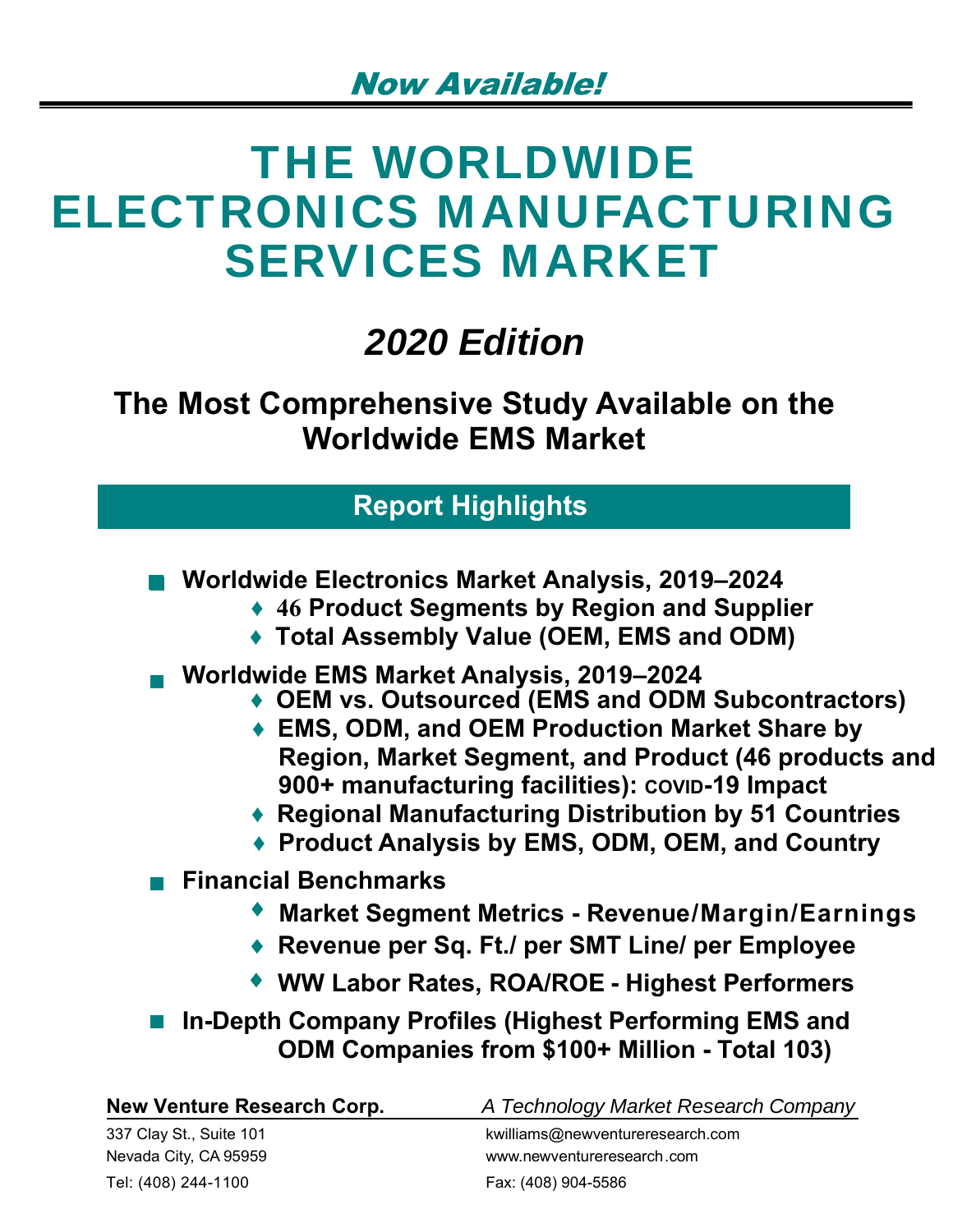### **Synopsis**

The worldwide electronics manufacturing services (EMS) market is a determining force in production of electronics products and now accounts for 43 percent of all assembly. While the rate of growth for outsourcing only grew incrementally in 2019 from the previous year, it clearly is the most desired manufacturing model for the assembly of advanced electronics products available to OEM companies. The EMS industry increased approximately 3.2 percent in 2019 as a result of the growing of sales for communications infrastructure and internet storage.

**New Venture Research (NVR)** has followed this industry for over 25 years and is pleased to offer our latest update on this continually expanding market. Our report, *The Worldwide Electronics Manufacturing Services Market – 2020 Edition* is the most comprehensive market research report on the EMS industry. This analysis focuses on the leading players, growing market segments, total available market (TAM), and emerging manufacturing opportunities and technologies by numerous product and country.

The report begins with an analysis of the worldwide electronics assembly market giving a baseline for the manufacturing value of electronics product assemblies. A forecast is checked against 46 individual product segments which make up the majority of electronics assembly (automotive, consumer, industrial, medical, aviation and aerospace and defense industries). Some segments such as transportation and retail will experience negative effects over the forecast period due to COVID-19. NVR estimates that total electronics assembly value (OEM+EMS+ODM) was \$1.3 trillion in 2019 and will grow to approximately \$1.4 trillion in 2024 at a CAGR of 1.9 percent, mostly fueled by the demand for EMS services. The contract manufacturing industry itself will grow from \$555 billion in 2019 to \$724 billion in 2024 - approximately at a 5.5 percent CAGR.

To support this conclusion, the report analyzes the EMS industry in a variety of ways. First, it reviews the worldwide market for EMS and OEM electronics assembly by individual product. Second, the report analyzes the EMS industry, including a breakdown of the market leaders and relative share by industry and region, Third, the market

opportunity for emerging growth is presented by product and country across 46 product segments and 900+ manufacturing sites. No other report gives such detail by country wage rate and regional product assembly. The data can also be purchased as an Excel file to allow for easy analysis of the hundreds of variables collected in the report.

The report also includes an EMS financial performance analysis for the best-performing companies and examines a variety of critical financial metrics. Another chapter reviews EMS mergers and acquisitions for the past few years and the impact on the growth of the industry and its competitiveness.

The report concludes with profiles of the largest EMS and ODM firms (103 companies–85 EMS and 18 ODM) from all over the world. These reviews summarize the market focus of each company, its leading customers, and each company's financial production performance statistics. The intent of these profiles is to serve as a global directory and competitive analysis tool for industry participants.



*The Worldwide Electronics Manufacturing Services Market, 2020 Edition* is the product of hundreds of hours of research. The report sells for \$3995, with extra single-user licenses at \$500 and a corporate license at \$1500. This report is available in PDF format and is delivered by email (print at extra cost). An Excel spreadsheet of all data and tables may also be obtained for an additional \$1000.

## **About the Author**

**Randall Sherman** is the president and principal analyst of New Venture Research Corp., a technology market research and business consulting firm focused on the EMS and OEM electronics manufacturing industries. Mr. Sherman has more than 25 years' experience in technology and business research. He began his career as a telecom systems engineer and went on to hold several market research analyst and management positions with companies such as Creative Strategies, Frost and Sullivan, and BIS Strategic Decisions. He earned an undergraduate degree in Astrophysics and holds an MSEE from the University of Colorado and an MBA from the Edinburgh School of Business.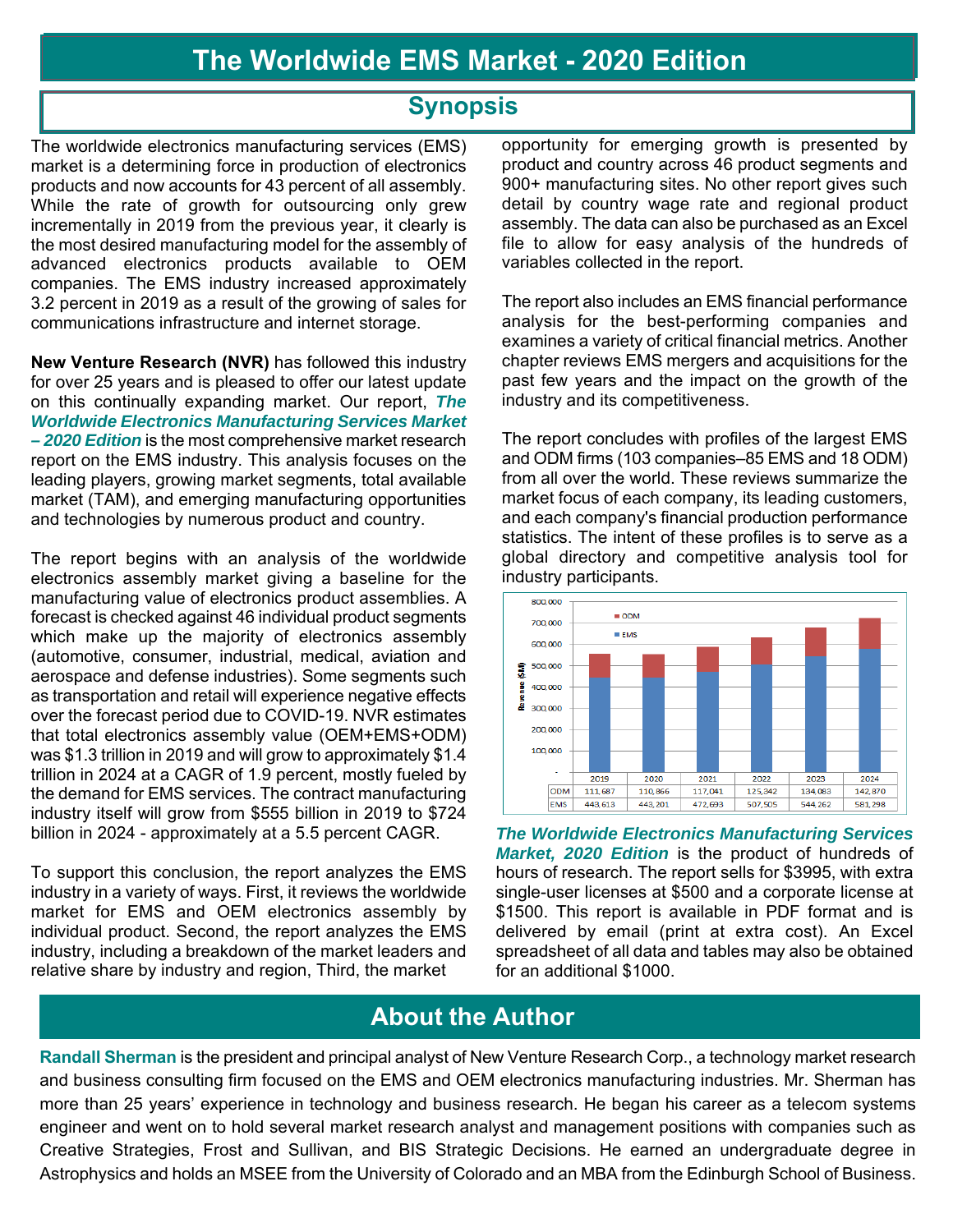## **Table of Contents**

#### **Chapter 1: Introduction**

**Objectives Organization Methodology**

#### **Chapter 2: Executive Summary**

**Worldwide Market Forecast Regional Market Share Application Market Share EMS Market Share EMS Performance**

#### **Chapter 3: Worldwide Electronics Industry Forecast, 2019 - 2024**

**Overview World Economic Outlook Summary Forecast Industry Forecasts Communications (9 product segments) Computers (10 product segments) Consumer (9 product segments) Industrial (4 product segments) Medical (3 product segments) Automotive (4 product segments) Aviation, Defense, Other Transportation (7 product segments)**

#### **Chapter 4: EMS Industry Structure, 2019**

**The Worldwide OEM Market for Electronic Products Manufacturing Sources for Electronics Products OEM Market by Seven Market Segments EMS Market by Manufacturing Source (OEM, EMS) EMS Statistics by Company Size (large/med/small) Regional Production Market Share (51 Countries) Americas (6 countries) EMEA (30 countries) APAC (15 countries) Industry Production by Market Share (46 products) Communications (9 product segments) Computer (10 product segments) Consumer (9 product segments) Industrial (4 product segments) Medical (3 product segments) Automotive (4 product segments) Commercial Aviation (2 product segments) Military/Defense, Other Transportation (5 product segments) Worldwide EMS Supplier Market Share**

#### **Chapter 5: Industry Forecast, 2019-2024**

**Worldwide OEM Market for all Electronic Products Manufacturing Source for Electronics Assembly OEM Market by Product and Market Segment EMS Market by Production Source (OEM, EMS) Regional Production Share by Country/Segment Product Application Forecast (EMS, ODM) Total WW Available Market by Product/Country**

#### **Chapter 6: Financial Benchmarks**

#### **Overview**

**Financial Performance Benchmarks 5-Year Sales Growth Rankings Net Income Averages by Market Segment Gross Margins by Market Segment Return on Assets (Average plus Leaders) Return on Equity (Averages plus Leaders) Revenue per Employee (Average plus Leaders) Revenue per Square Foot of Manufacturing Space Other Performance Metrics - Earnings per Share Growth (Average plus Leaders) Average Base Wage Rate by 51 Countries Summary Performance Rankings by Leading Supplier** 

#### **Chapter 7: Mergers and Acquisitions**

**Past Activity, 2014 - 2019 - Largest and Best Deals by Year Acquisition Classes and Valuations - Methods Best OEM Divestment Opportunities by Region M/A activity by OEM, EMS, ODM, OSAT and IDM**

#### **Chapter 8: Company Profiles of Leading Suppliers**

**3CEMS Accton Alco Electronics ALL CIRCUITS AmTRAN Asteelflash ATA IMS Berhad Benchmark BMK BYD Electronics Celestica Cicor Compal Electronics Computime Connect Creation DBG Holdings Delta Electronics Di-Nikko Ducommun Elemaster ECS Enics eolane ESCATEC Fabrinet Fideltronik Firstronic Flex Foxconn-Hon Hai Gemtek Technology Gigabyte Global Brands Mfg. GPV Group**

**Hana Micro HANZA Group IEC Electronics IMI Inventec Jabil Kaga Electronics Katek Katolec KeyTronicEMS Kimball Kitron LACROIX Leesys Lite-On Mack Technologies Sumitronics Melecs Micro-Star MiTAC NEO Technology New Kinpo Group Neways Nippon Mfg. Norautron Nortech Systems NOTE Orbit One OSE Pan-International PC Partner PCI, Ltd. Pegatron Plexus Prettl Electronics**

**Providence Qisda Quanta Computer Sanmina Scanfil Season Group Selcom SERCOMM Shenzhen Kaifa Shenzhen Zowee SigmaTron SIIX SMT Technologies SMTC Sparton Corp. Suzhou Etron SVI Topscom TPV TQ-Systems TT Electronics UMC USI Valuetronics Venture Vexos VIDEOTON VIRTEX V.S. Industry Vtech EMS Wistron WKK Wong's Zollner**